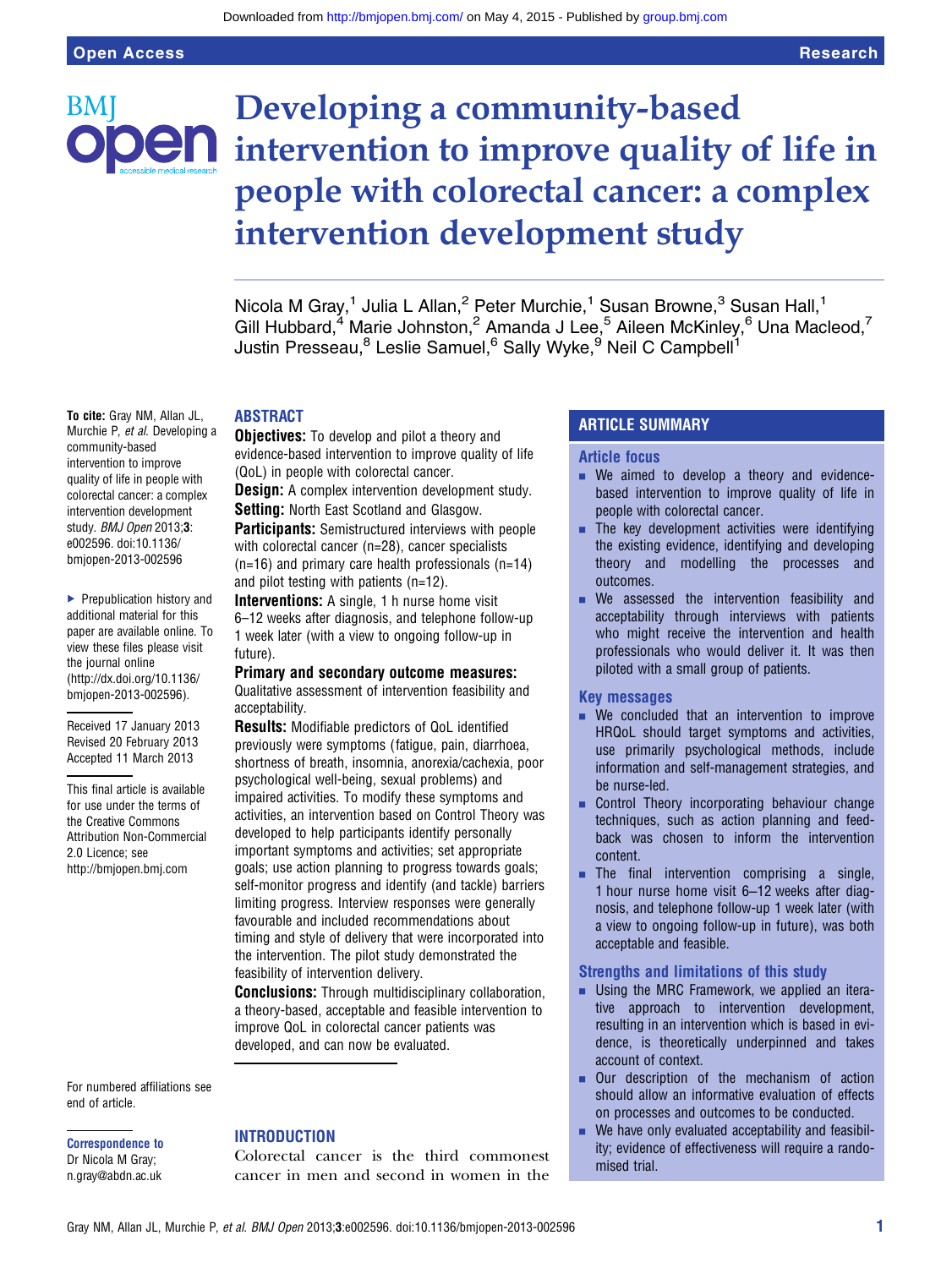UK.<sup>1</sup> In the UK in 2009 over 41 000 people were diagnosed with colorectal cancer and in 2010 over 16 000 people died from it making it the second commonest cause of cancer deaths in the  $UK<sup>1</sup>$  However, more and more people are living for prolonged periods with colorectal cancer and 5-year survival rates in the UK have doubled over the past 40 years, from around 22% in the early 1970's to around  $50\%$  in the mid  $2000\text{'s}$ .<sup>2</sup> Key advances have included the quality of surgery, MRI staging together with the selective use of preoperative pelvic radiotherapy in rectal cancer, and an increased use of more effective adjuvant chemotherapy.<sup>34</sup>

Health-related quality of life (HRQoL) is impaired in people diagnosed with colorectal cancer.<sup>5  $6$ </sup> A large study (the PICT study) conducted in North East Scotland and Glasgow among people with colorectal cancer identified modifiable and unmodifiable factors associated with poorer quality of life.<sup>7</sup> Unmodifiable factors included shorter time from diagnosis, female sex, more self-reported comorbidities and metastases at diagnosis. While these factors significantly predicted poorer quality of life, they explained little of its variability. More variability was explained by the presence of symptoms, especially fatigue, loss of appetite, dyspnoea, anxiety and depression. Some was explained by people's perceptions that their cancer would have worse consequences and they had little control. In addition to direct effects, some of the impact of these factors was mediated through impairments in people's ability to function in their normal role and social environment.<sup>7</sup> These factors are potentially modifiable so there appeared to be potential to develop a targeted intervention designed to improve quality of life in people with colorectal cancer. This paper reports on the development and refinement of a theory and evidence-based intervention to improve quality of life in people with colorectal cancer.

## DEVELOPING A COMPLEX INTERVENTION—METHODS AND RESULTS

Our approach was based on the key development activities outlined in the MRC framework for the development and evaluation of complex interventions.<sup>8 9</sup> There were four non-sequential activities, which:

- A. Identified the existing evidence on interventions to modify explanatory factors for HRQoL (symptoms and ability to function in a normal role and social environment).
- B. Identified and developed theory to underpin the intervention by convening an expert group to discuss the evidence in the context of expert knowledge and wider theory.
- C. Modelled processes and outcomes by reconvening the expert group to identify theory-based behaviour change techniques (BCTs), conceptualise the theoretical mechanisms of change in the intervention and identify process and outcome evaluation measures.

D. Assessed intervention feasibility and acceptability through interviews with patients who might receive the intervention and health professionals who would deliver it. It was then piloted with a small group of patients.

Further details of the activities undertaken are given below.

## Existing evidence on modifying explanatory factors

A broad-based literature search was conducted to identify interventions targeted at fatigue, anorexia, dyspnoea, pain, diarrhoea, nausea and vomiting, insomnia, sexual problems, psychological well-being, social well-being and physical functioning among people with colorectal cancer. Where there were none, we expanded our search to encompass interventions developed for, and tested on people with any type of cancer. Electronic databases searched were; the Centre for Reviews & Dissemination HTA and DARE databases, Cochrane Database of Systematic Reviews, MEDLINE and EMBASE. No limits were imposed on types of studies or nature of interventions (design or components), thus the review encompassed any intervention or combination of interventions designed to reduce the impact of the physical, psychological or social factors we had identified as being important for HRQoL. Our assessment of whether an intervention would be an effective component of our intervention took account of the strength and consistency of evidence (systematic review of randomised trials carried the most weight), and focus (evaluations among colorectal cancer patients were weighted most highly). Using these criteria the literature review produced evidence as summarised in online [supplementary appendix](http://bmjopen.bmj.com/lookup/suppl/doi:10.1136/bmjopen-2013-002596/-/DC1) A.

We found that very few of the intervention studies focused solely on people with colorectal cancer; most research had been undertaken with people with breast cancer or in populations of people with different types and grades of cancer. This created challenges in identifying those interventions which could be extrapolated and adapted for use with our target population. However, the literature did provide an indication of the types of interventions successfully used to target specific symptoms and activities, and how they might best be delivered, for example by using nurse-led home visits.

There was good evidence from clinical trials demonstrating that: (1) diet and exercise interventions, including home-based walking and graded physical activity, could help with general symptoms but may be more effective when applied to specific symptoms, (eg, fatigue, diarrhoea and other bowel problems, nausea and vomiting, sleep disturbances, anorexia and cachexia) and to improve psychological and physical functioning; (2) self-management interventions (such as goal setting, graded activity and relaxation) could help with cancer-related pain and breathlessness; (3) nurse-led interventions, providing information and support especially in relation to symptoms, could help with fatigue,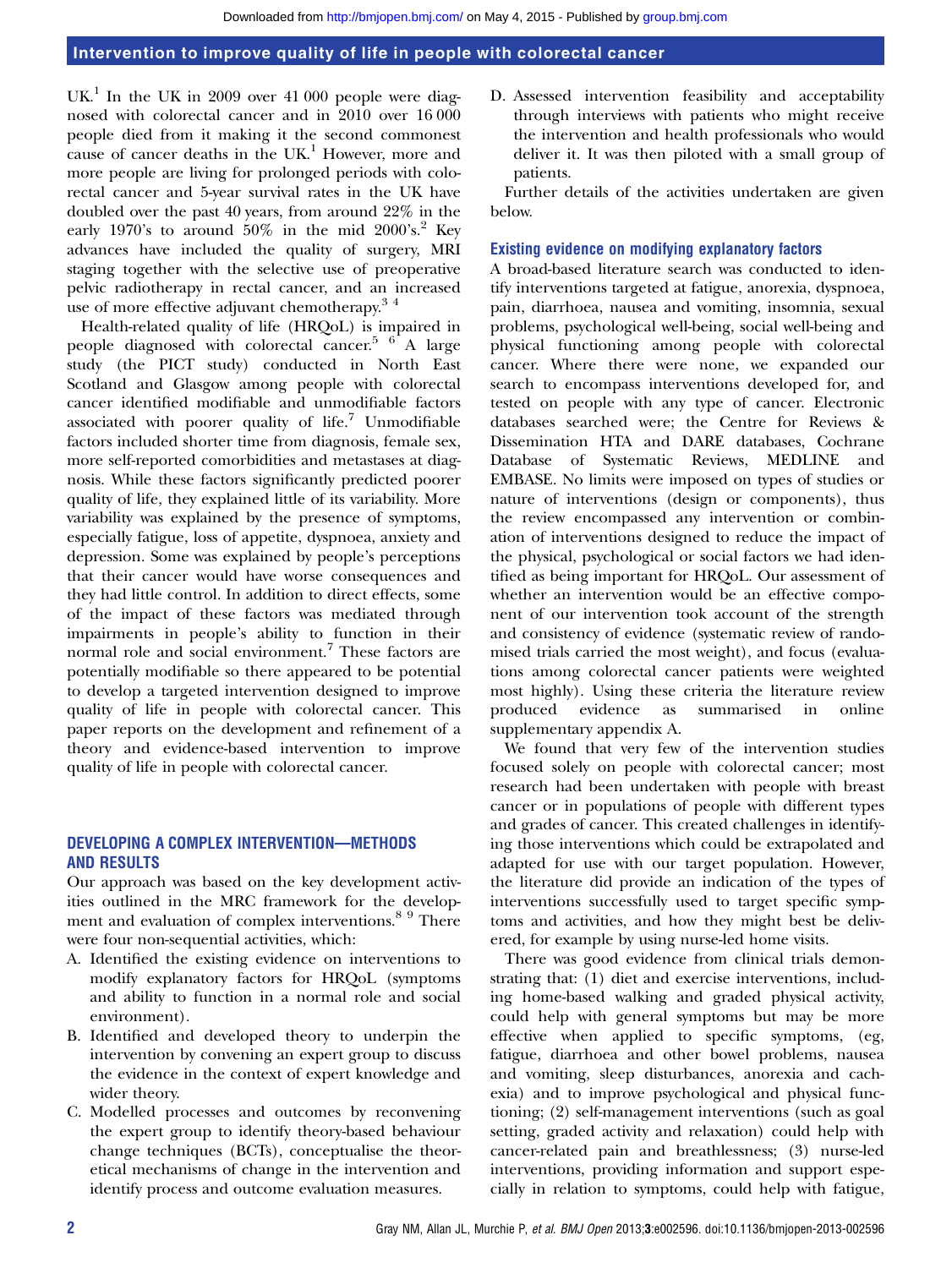breathlessness, nausea and vomiting, cancer-related pain and help reduce adverse psychological sequelae and (4) behavioural or counselling interventions could help with fatigue, cancer-related pain, bowel problems, nausea and vomiting, breathlessness and sexual and psychological functioning. Psychological methods such as group therapy, education, structured and unstructured counselling and Cognitive Behavioural Therapy offered most promise over the medium and long term. There was some suggestions that targeting those at risk of, or suffering, significant psychological distress may be most beneficial. On the other hand, there was little evidence of effective interventions that could improve social and sexual functioning.

We concluded that an intervention to improve HRQoL should target symptoms and activities, use primarily psychological methods, include information and self-management strategies and be nurse-led.

## Identifying and developing theory

Theories which could underpin the intervention were identified by an expert group comprising three health psychologists, a medical sociologist, three general practitioners, a medical statistician and three health service researchers. This group first met over 2 days (14/15 July 2009).

It was agreed that our causal model would be based on the most widely accepted classification of health and health-related states—the WHO International Classification of Functioning Disability and Health  $(ICF).<sup>10</sup>$  The ICF identifies three global domains that determine health state-impairment, activity limitations and participation restrictions. All three domains were apparent in the results of our original research and in the literature review, so it was decided that our intervention should tackle both symptoms (of impairment) and activities/participation. The underlying hypothesis guiding intervention development was that the quality of life of colorectal cancer patients could be improved if we could change patients' behaviour to alleviate/better manage symptoms and facilitate engagement in activities that were personally important.

As the intervention focused on changing patients' behaviour, a well-evidenced theory of behaviour change was selected to inform the intervention content; namely Control Theory.<sup>11</sup> There is strong evidence that BCTs associated with this theory, especially goal setting and self-monitoring, are effective in changing behaviour.<sup>12</sup> Control Theory also suggests that other BCTs, such as action planning and feedback might be effective in changing patient functioning.

## Modelling processes and outcomes

The original expert group was reconvened for a second meeting (28/29 January 2010) and joined by additional secondary care cancer specialists (surgeon, oncologist and specialist nurse). The group conceptualised the intervention, identified the theoretical mechanisms of action and determined how process evaluation and outcome assessment could occur.

In order to change behaviours related to symptom management and activity participation, it was agreed that the intervention would need to:

- ▸ Identify symptoms and activities of importance to each individual participant;
- ▸ Set goals about these personally important symptoms and activities;
- ▸ Help participants plan progress towards these goals;
- ▸ Establish a method of monitoring participants' progress towards these goals;
- ▸ Identify and plan to tackle barriers that prevent participants from spending time on important activities.

To address these needs, the Health Psychologists in the expert group identified appropriate evidence-based BCTs which were then incorporated into a pilot intervention by the whole expert group.<sup>13 14</sup> It was decided during this development work that the intervention should be delivered in a one-off face-to-face session with a research nurse, with a follow-up telephone call 1 week later to discuss progress although it was recognised that there may be benefits from more follow-up.

Through multiple iterative rounds, the expert group designed an intervention with five stages that systematically addressed each of the needs identified (see below):

- 1. Identifying personally important symptoms/activities: Participants were asked open questions by the nurse delivering the intervention to identify symptoms and activities that they found problematic after their cancer diagnosis/treatment. 'Prompt cards' were used to facilitate the identification of personally important factors and discussions around particularly personal or sensitive issues (see online [supplementary appendix](http://publications.cancerresearchuk.org/cancerstats/statsbowel/keyfactsbowel.html) B). The prompt cards were grouped into four themes—body (including physical symptoms), mood, activity and money—and each card was printed with an issue (identified from our previous research, the literature and discussions with patients and health professionals) which could be of concern to someone with colorectal cancer.
- 2. Setting goals: Participants asked to review the symptoms/activities identified, choose the one (or group of related symptoms/activities) they wanted to change or improve and identify how they wanted things to change (BCT: goal setting—outcome). If they identified an activity (eg, going on walks with friends), the nurse would ask them to identify what they believed was stopping them from performing that activity (eg, reduced fitness). If they identified a symptom (eg, nausea) the nurse would refer to a set of symptom algorithms (see online [supplementary](http://www.cancerresearchuk.org/cancer-info/cancerstats/survival/siteandsex/) [appendix](http://www.cancerresearchuk.org/cancer-info/cancerstats/survival/siteandsex/) C) to identify something that could be done to help with that symptom (BCT: problem solving). Participants would then be asked if they had ever received information about the activity or symptom they identified. If not, a factsheet about the particular symptom/activity based on data from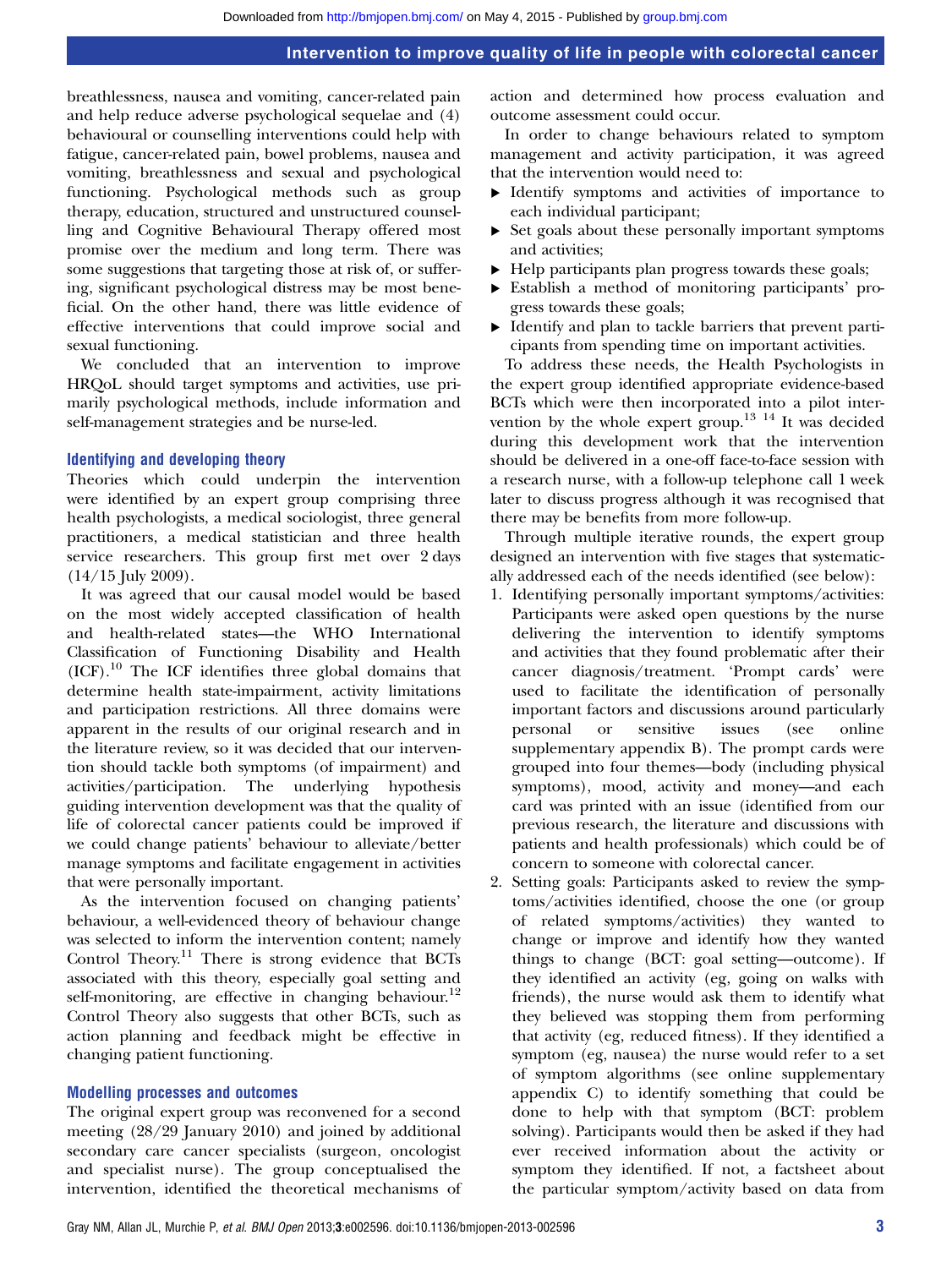multiple sources was provided. Each factsheet followed a similar format and included sections labelled (1) 'things you can do to help yourself', (2) 'our research' which described the results of our primary research, (3) 'How (named symptom) might affect you' and (4) 'Getting help and more information'. The factsheet was used to focus the discussion on whether the suggestions for self-help (and additional sources of support) could be beneficial. A copy of the diarrhoea factsheet is provided in online [supplementary appendix](http://www.sign.ac.uk) D).

- 3. Progressing towards goals: Nurses asked participants to make specific plans about how they could achieve their nominated goal. These plans were recorded on a specially designed 'Goals and Action Plans' sheet (see online [supplementary appendix](http://www.nice.org.uk) E) and included details about what the participant was going to do, where they would do it, when they would do it, and who or what they would need to do it (BCT: Action Planning). For example, if a participant identified shortness of breath on exercise as a symptom and going on walks with friends as the activity of most importance to them, an action plan might take the form 'I will walk for 10 min a day (what), in the park (where) immediately after breakfast (when) after I have checked my wound dressings are secure (what needed). Participants would be encouraged to set goals that were practical and achievable but still challenging.
- 4. Monitoring progress towards goals: Once specific action plans were generated and recorded, participants were given 'Self-Monitoring Sheets' (see online [supplementary appendix](http://www.who.int/classifications/icf/en/) F) to record their progress (BCT: self-monitoring of behaviour). Participants were asked to record what they were monitoring (eg, number of minutes walked per day) and how often the monitored activity should occur (eg, every day). They would then be asked to record when they performed the activity (eg, Monday 1 March, 09:30), how they felt when they performed it (from 0=very bad to 10=very good), the details of what happened when they performed it and what preceded and followed the activity (eg, 'I finished my breakfast and took the dog out to the park. I got a bit breathless but it wasn't too bad. It took me 15 min to get there and back. When I got back I had a cup of tea and a sit down'). Participants would be encouraged to make their descriptions as detailed as possible to help them monitor progress and identify links between how they felt and the activities they carried out.
- 5. Barrier identification: At the end of the session with the nurse, participants were asked to rate how confident they felt about achieving their goal (from 1—not at all confident to 10—very confident). If they gave a rating of less than seven, nurses would ask participants about what was stopping them from feeling confident and what they thought might help (BCT: problem solving).

Follow-up would allow the nurse to review the goals, progress and barriers with the participant and provide encouragement.

## Feasibility and acceptability

The feasibility of developing and delivering an intervention which could address the factors identified as being important for HRQoL and which could reduce restrictions to activity and participation, was an ongoing process throughout the project.

## Qualitative interviews

Following the first Expert Group meeting, semistructured qualitative interviews about the proposed intervention were conducted with three stakeholder groups: (1) 28 patients with colorectal cancer were recruited from colorectal cancer clinics in NE Scotland and Glasgow. It was important that we received views from as wide a range of people with colorectal cancer as possible, so we attempted to be as inclusive as possible. Participants included 17 men and 13 women who had been diagnosed from 3 weeks to 5 years prior to interview. We recruited patients with all disease stages (from Dukes A to metastatic), experience of all treatment modalities (surgery, radiotherapy and chemotherapy) and from urban, rural, affluent and deprived areas. All interviews were carried out in September and October 2009; (2) 16 cancer care specialists from secondary care (oncologists, surgeons, stoma nurses, colorectal nurse specialists and dieticians), the third sector (Macmillan benefits advisors and Maggie's Centre advisors) and social care and (3) 10 health professionals working in primary care (five general practitioners, four practice nurses and one district nurse).

Interviewees were presented with the factors that we had identified as being important for HRQoL and were asked questions under three key domains. First, we wanted to identify our target population. We asked questions around who should be offered the intervention, whether specific groups should be targeted, how they should be identified and how soon after diagnosis the intervention should be delivered. Second, we explored the desirability and feasibility of addressing these issues within the intervention. Third, we asked how best to deliver the intervention, which included questions about who should deliver the intervention and where and when it should be delivered. We sought responses (positive and negative) to the idea of the intervention and the perceived barriers and facilitators, and solutions to perceived problems. Responses fell into three main categories—feedback about the intervention components, about delivery style and about the timing and targeting of the intervention.

Acceptability of intervention components: The components of the intervention were well received by all three groups, although patients were cautious about anything labelled 'psychological' and professionals also commented on the possible 'stigma' related to this. Patients wanted reassurance that their experiences were as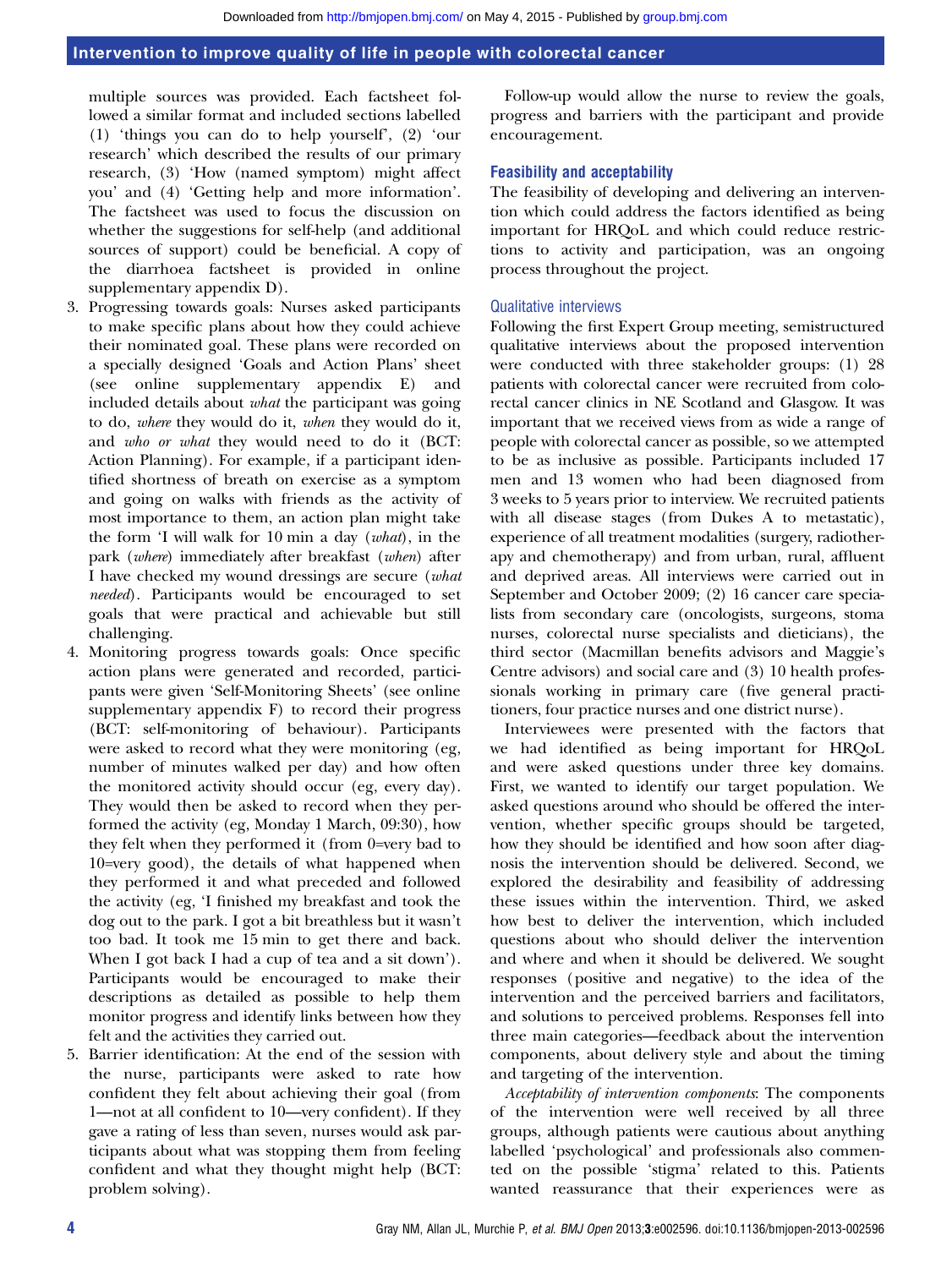expected, and some idea of what might lie ahead. Professionals emphasised that patients wanted information appropriate to the time of illness. Patients were open to sexual problems being mentioned. Professionals felt there was currently little provision for addressing female sexual problems. Financial and benefits information was important to patients, but primary healthcare professionals admitted to poor knowledge of where to access benefits or financial advice.

Intervention delivery style: Patients' preferred approach was for their needs to be listened to and health professionals' expertise used to devise ways to tackle these needs. An open conversational approach was thought likely to generate an individually meaningful dialogue, rather than merely completing questionnaires about how patients felt. Both patients and professionals were keen on a nurse-led service, patients believing nurses to be expert and approachable with more time available than some other health professionals. A proactive approach was needed to engage patients who might have difficulties articulating problems, and to broach sensitive topics such as sexual and financial problems. Good links between the intervention team, primary and secondary care, and other local and voluntary sector resources were emphasised as important.

Intervention timing and targeting: Both patients and professionals thought the intervention should start early after diagnosis (within 3 months of the colorectal cancer diagnosis), but continue through times of discharge from various aspects of hospital care (surgery, chemotherapy, follow-up). Patients rejected targeting only those with poorer quality of life because they thought that all may need some aspects of the intervention. Patients would value involvement of their partners, family and friends. Professionals cautioned against missing uncomplaining patients that may slip through the net.

#### Patient and carer advisory group

An advisory group, comprising people who had (currently or previously) received a diagnosis of colorectal cancer or who were carers of people with colorectal cancer, provided advice, guidance and feedback on the intervention components and the materials. The sample intervention materials were presented to this group and their thoughts and comments informed further minor amendments to the materials prior to piloting. The group emphasised the need for flexibility in the way in which the goal planning and self-management tools were introduced and that they may have to be adapted depending on the participants' needs and preferences. The group identified irritability and sleep problems as being troublesome (particularly when receiving chemotherapy) and these were added to the set of prompt cards.

#### Nurse training

To maximise intervention fidelity, a script was written for the nurses who would be delivering the intervention to ensure consistent delivery of all intervention

components. A nurse training pack was developed, which consisted of the results of our previous research, disease-specific information (eg, patient pathway, treatments and follow-up of colorectal cancer), all the intervention materials, vignettes and case studies and a DVD demonstrating the intervention being delivered to a (simulated) patient. Two days training was provided, which included meeting with a member of the Patient and Carer Advisory Group, and training in consultation skills with an expert in research and Medical Education. The nurses also had practical skills based sessions, where they attempted to conduct the intervention with simulated patients with the Medical Education expert in attendance, who gave constructive feedback.

#### Pilot

To further optimise the intervention it was piloted with 12 patients (6 in NE Scotland and 6 in Glasgow) to determine its feasibility and explore qualitatively the potential for benefit. In NE Scotland, participants were recruited from the colorectal oncology clinics, while in Glasgow participants were recruited via the colorectal specialist nurse. Participants were eligible for inclusion if they had a confirmed diagnosis of colorectal cancer in the 6–12 weeks prior to recruitment. This time frame was chosen to give participants the opportunity to recover from any short term after effects of their initial treatment(s). It was important that we received views from as wide a range of people with colorectal cancer as possible, however, we excluded people who were unable to give informed consent (eg, because of dementia), or who in the judgement of the clinical team it would not be appropriate to approach within the timescale of the study. Since this was a small, resource limited, pilot, we also excluded people who were unable speak or read English, as we did not have the resources to employ a translator or to produce information resources in languages other than English. All patients had been diagnosed with colon or rectal cancer. Written informed consent was obtained by the research team prior to the home visit by the research nurse. In each case, the patient was visited at home by a study nurse who delivered the intervention to them. Home visits were audio-recorded and the nurses completed contact sheets detailing what had been discussed and the goals and plan agreed. Six of the 12 participants set goals and completed action and monitoring plans. The nurses telephoned the participants 1 week after the home visit to determine the participant's progress towards their stated goals. All of the participants who set goals achieved them.

Semistructured interviews were conducted with the two intervention nurses and all the participating patients 4–8 weeks after the home visit to explore their experiences of and attitudes towards the intervention.

#### Pilot post-intervention interviews

Overall the intervention was well received. The home visits were particularly valued, as many patients still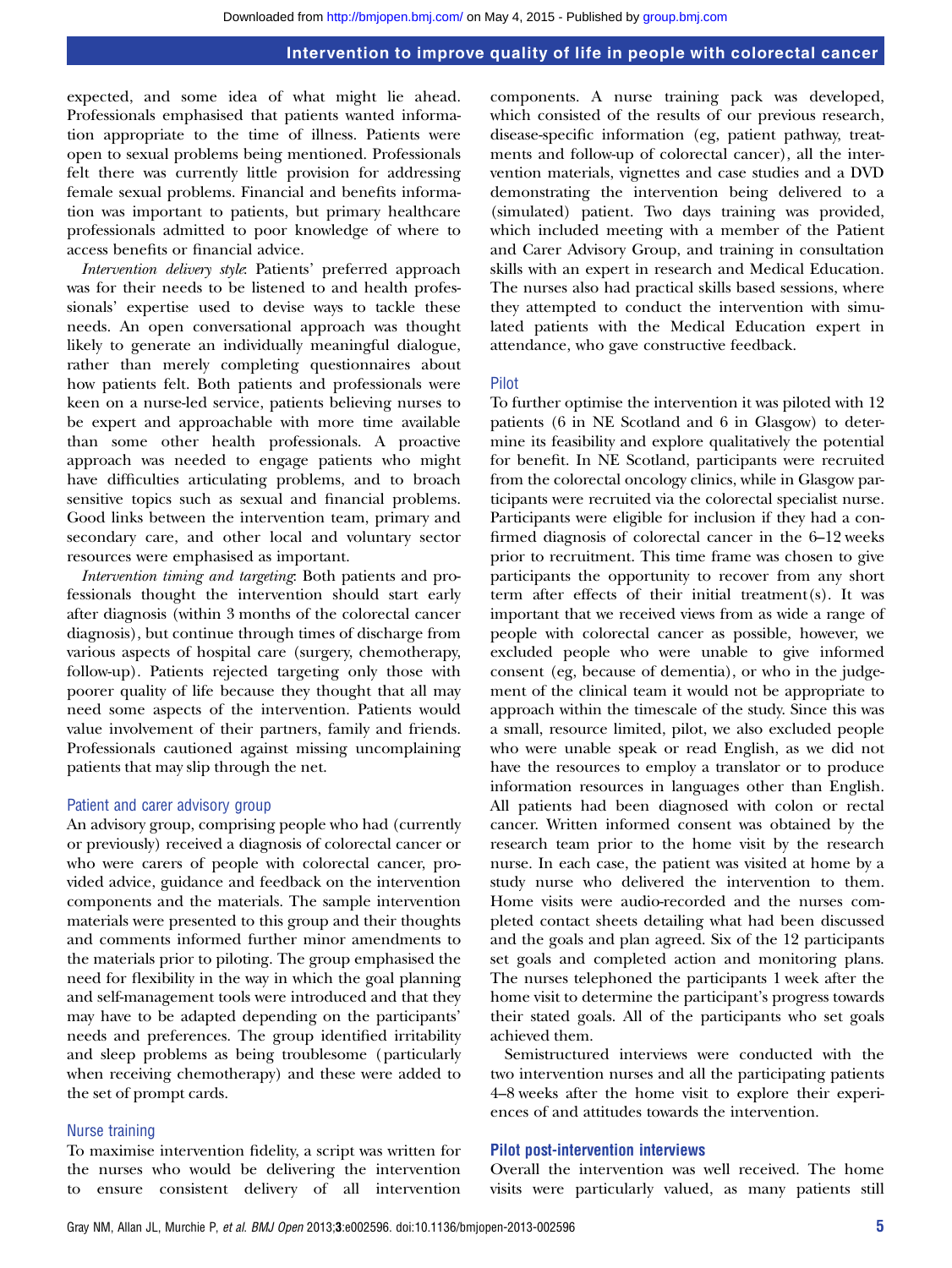found travelling difficult. Some patients, however, felt 'too well' and not in need of help.

#### Intervention materials

The prompt cards were liked by both patients and nurses and were successful at identifying problems which could be used to develop goals. One patient said:

'They [the cards] made me pick more cards than I would have spoken about'. Another said that they 'put his thoughts into words'.

Some found goal setting and follow-up monitoring and feedback helpful:

'Very worthwhile. What she did got me going, especially as she would be phoning to find out I had done it!'

Patients usually met or exceeded their goals by follow-up. Factsheets were found useful and kept for reference. On the other hand, some patients had forgotten the content of the nurse consultation by the time of interview (4–8 weeks later).

## Suggestions for improvement

The nurses would have valued more training, especially more contact with colorectal cancer patients. More training on the use of materials may have helped prevent some deviations identified from the intervention protocol. A run-in phase would have been useful as the nurses felt that they only became confident delivering the intervention after the first couple of visits. The nurses would have liked access to patients' medical records before their visit.

Some patients felt they did not need the intervention and others reported benefit and wanted it to continue. A suggested solution was for a first short assessment visit, with ongoing follow-up for those who might benefit. Overall, the resources were found to be clear and well constructed.

## Final intervention

The final intervention took the form of a single, 1 hour nurse home visit 6–12 weeks after diagnosis, and telephone follow-up 1 week later (with a view to ongoing follow-up in future). Intervention materials can be found in the online appendices.

### **DISCUSSION**

#### Strengths and limitations of our approach and research

The authors have developed a feasible community-based intervention for people with colorectal cancer using the MRC Framework. In doing so, the authors applied an iterative approach to intervention development that they have used successfully before.<sup>15 16</sup> Strengths of this approach include basis in evidence, theoretical underpinning and appreciation of context. The MRC Framework advocates an approach that is, however, time

consuming and costly in terms of research resources. Although our literature review included papers only up to the end of 2008, recently published research confirms our findings.17 18 The currently reported successful pilot does not guarantee wider relevance of the intervention given the limited geographical and demographic range evaluated; to do so would require yet more resources. The practicalities of availability, engagement and commitment meant that the interests of stakeholders were not represented equally during the development process. This could lead to the risk of over or underrepresentation of particular viewpoints in equal measures. We have only evaluated acceptability and feasibility; evidence of effectiveness will require a randomised trial. So, is this development process worthwhile? The approach we have used (ie, the MRC Framework approach) followed recognition that complex interventions too often proved ineffective in expensive randomised trials and that, whatever the outcome of their evaluation, little could be concluded about how or why they had (or had not) worked.<sup>9</sup> Our systematic approach ensures that the intervention has the best possible chance to be effective and is therefore worth evaluating. Our description of the mechanism of action should allow an informative evaluation of effects on processes and outcomes to be conducted.

## Relationship to other research

Most programmes of follow-up for colorectal cancer concentrate on detection of disease progression or recurrence.3 4 Some interventions have been based in specialist care for specific symptoms and have shown benefits, for example, to depression.<sup>19</sup> Others have focused on survival care plans at the transition between primarily hospital-based care back to primary care and on increasing the amount of follow-up conducted in primary care. $20\frac{21}{10}$  These have shown promise but need evaluation. There is interest in whether increased continuity of care might improve patients' quality of life, but a Cochrane review found that evidence remains weak.<sup>22</sup> Our intervention is focused on an important global patient outcome (quality of life) rather than a feature of care. We worked backwards from the desired outcome to generate the most appropriate intervention. In doing so, we attempt to build on previous interventions targeting individual symptoms that are important to global quality of life.

#### Meaning and implications of our experience

The first implication of our experience is that a community delivered intervention has a realistic chance of improving HRQoL in patients with colorectal cancer. The intervention could be based from primary or secondary care, although primary care has the advantage of ensuring all patients are included not just those on active treatment or follow-up. Community delivery ensures ease of access for patients with activity restrictions, who may be those most likely to benefit. To date,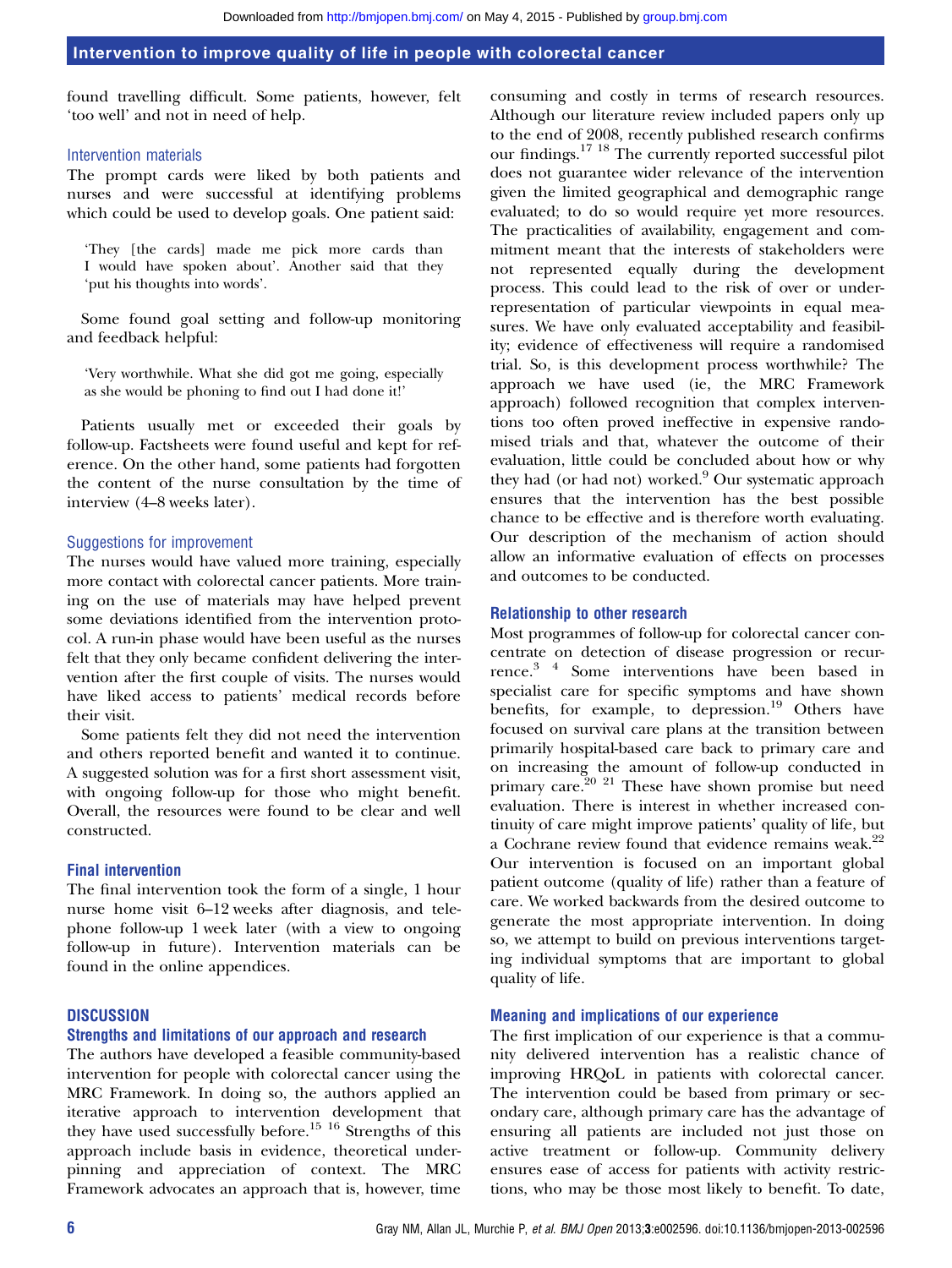there is little or no evidence of benefit from primary care cancer interventions despite primary care having been regarded as pivotal to cancer care for more than 15 years.<sup>23</sup> Evaluation of effectiveness is, then, desirable.

The second implication is for future evaluation. The intervention we developed aims to improve quality of life by reducing the symptoms (including anxiety and depression) and participation restrictions identified in our previous research. Thus, the outcome measures used in our original study should track this interventions mechanism of action.7

Regarding the development process, we garnered experience in how best to develop an intervention with a high level of complexity and low level of existing evidence. First, considerable care and thought was expended in the formation and conduct of the multidisciplinary group tasked with devising this intervention. The task of combining the elements into a coherent, co-ordinated and holistic intervention to be delivered in the community was facilitated by giving time to open discussion across disciplines and by referring to the theoretical expertise of health psychologists, sociologists and health service researchers while tempering these with the practical experience and insights of patients and clinicians. This permitted several barriers to be identified and rectified both at the level of theory selection (eg, by selecting theory that explained and guided behaviour change rather than theory that simply explained behaviour but did not guide change) and optimisation in practice (eg, the use of prompt cards to identify important symptoms and activities). Second, the apparent success of our developmental process, we believe, depended on the identification of potential intervention components already evaluated in randomised trials and on the identification of theoretically based specific BCTs. Third, the development of the intervention was iterative, with much discussion, questioning and refinement of individual components before they were brought together as a single coherent intervention, with further detailed consideration of how all the elements fitted together in the light of the views of potential recipients and deliverers, with a further level of refinement possible in light of the piloting exercise. Broadly, we followed four phases but all fed forward and backward into one another to produce an intervention with the potential to affect real improvements in the quality of life of people with colorectal cancer.

## **CONCLUSIONS**

We have conceptualised the components of an intervention to improve quality of life in people with colorectal cancer, by tackling factors which impair HRQoL, increasing activities and enabling participation. Patients and professionals are positive about our intervention and helped to improve it. Our pilot study suggests that this intervention is feasible. It has the potential to improve quality of life but this now needs formal evaluation.

#### Author affiliations

<sup>1</sup>Division of Applied Health Sciences, Academic Primary Care, University of Aberdeen, Aberdeen, UK

<sup>2</sup>Division of Applied Health Sciences, Aberdeen Health Psychology Group, University of Aberdeen, Aberdeen, UK

<sup>3</sup>General Practice & Primary Care, University of Glasgow, Glasgow, UK 4 Cancer Care Research Centre, School of Nursing, Midwifery and Health, University of Stirling, Stirling, UK

5 Division of Applied Health Sciences, University of Aberdeen, Aberdeen, UK 6 Aberdeen Royal Infirmary, Aberdeen, UK

<sup>7</sup>Hull York Medical School, University of Hull, UK

<sup>8</sup>Institute of Health and Society, Newcastle University, Newcastle Upon Tyne, UK <sup>9</sup>Institute of Health and Wellbeing, College of Social Science, University of Glasgow, Glasgow, UK

Acknowledgements Grateful thanks to Professor Jennifer Cleland for facilitating the design and delivery of the nurse training; the nurses who delivered the intervention in the pilot study; members of the Patient and Carer Advisory Board for their advice, guidance and comments on the intervention delivery and materials; Macmillan Cancer Support for their generosity in allowing us to adapt the information provided in their online resources for the participant information sheet; the Aberdeen based Macmillan Cancer Support financial staff who met with us; all those who met with us to discuss what services were available locally (in Glasgow and in Grampian.); and the clinical staff and patients who agreed to be interviewed and took part.

Contributors NCC was the PI. NMG, SB and SH were the primary researchers. All authors helped plan the study, evolve analysis plans, interpret data and critically revise successive drafts of the manuscript. All authors read and approved the final manuscript.

Funding The study was funded by a project grant from Cancer Research UK. CRUK Grant Reference Number C542/A11341.

Competing interests None.

Ethics approval Ethical approval for the study was granted by the North of Scotland Research Ethics Committee (REC reference number: 09/S0801/62, 10/S0801/18).

Provenance and peer review Not commissioned; externally peer reviewed.

Data sharing statement No additional data are available.

#### **REFERENCES**

- 1. CRUK. Cancer Research UK CancerStats Key Facts bowel (colorectal) cancer. Cancer Research UK, London, July 2012. [http://](http://publications.cancerresearchuk.org/cancerstats/statsbowel/keyfactsbowel.html) [publications.cancerresearchuk.org/cancerstats/statsbowel/](http://publications.cancerresearchuk.org/cancerstats/statsbowel/keyfactsbowel.html) [keyfactsbowel.html](http://publications.cancerresearchuk.org/cancerstats/statsbowel/keyfactsbowel.html) (accessed 12 Dec 2012).
- 2. CRUK. Cancer Research UK Cancer Survival Statistics by Cancer Site. Cancer Research UK, London, updated 25 September 2009. [http://www.cancerresearchuk.org/cancer-info/cancerstats/survival/](http://www.cancerresearchuk.org/cancer-info/cancerstats/survival/siteandsex/) [siteandsex/](http://www.cancerresearchuk.org/cancer-info/cancerstats/survival/siteandsex/) (accessed 12 Dec 2012).
- 3. Scottish Intercollegiate Guidelines Network (SIGN). Diagnosis and management of colorectal cancer. Edinburgh: SIGN, 2011. (SIGN publication no. 126).<http://www.sign.ac.uk> (accessed Dec 2011)
- 4. National Institute for Health and Clinical Excellence (NICE). The diagnosis and management of colorectal cancer. Manchester: NICE, 2011. (NICE clinical guideline 131).<http://www.nice.org.uk> (accessed Nov 2011)
- 5. Ramsey SD, Andersen MR, Etzioni R, et al. Quality of life in survivors of colorectal carcinoma. Cancer 2000;88:1294–303.
- 6. Ramsey SD, Berry K, Moinpour C, et al. Quality of life in long term survivors of colorectal cancer. Am J Gastroenterol 2002;97:1228–34.
- 7. Gray NM, Hall SJ, Browne S, et al. Modifiable and fixed factors predicting quality of life in people with colorectal cancer. Br J Cancer 2011;104:1697–703.
- 8. Craig P, Dieppe P, Macintyre S, et al. Developing and evaluating complex interventions: the new Medical Research Council guidance. BMJ 2008;337:979–83.
- 9. Campbell NC, Murray E, Darbyshire J, et al. Designing and evaluating complex interventions to improve health care. BMJ 2007;334:455–9.
- 10. WHO. The World Health Organizations International Classification of Functioning Disability and Health (ICF). [http://www.who.int/](http://www.who.int/classifications/icf/en/) [classifications/icf/en/](http://www.who.int/classifications/icf/en/) (accessed 28 Mar 2012).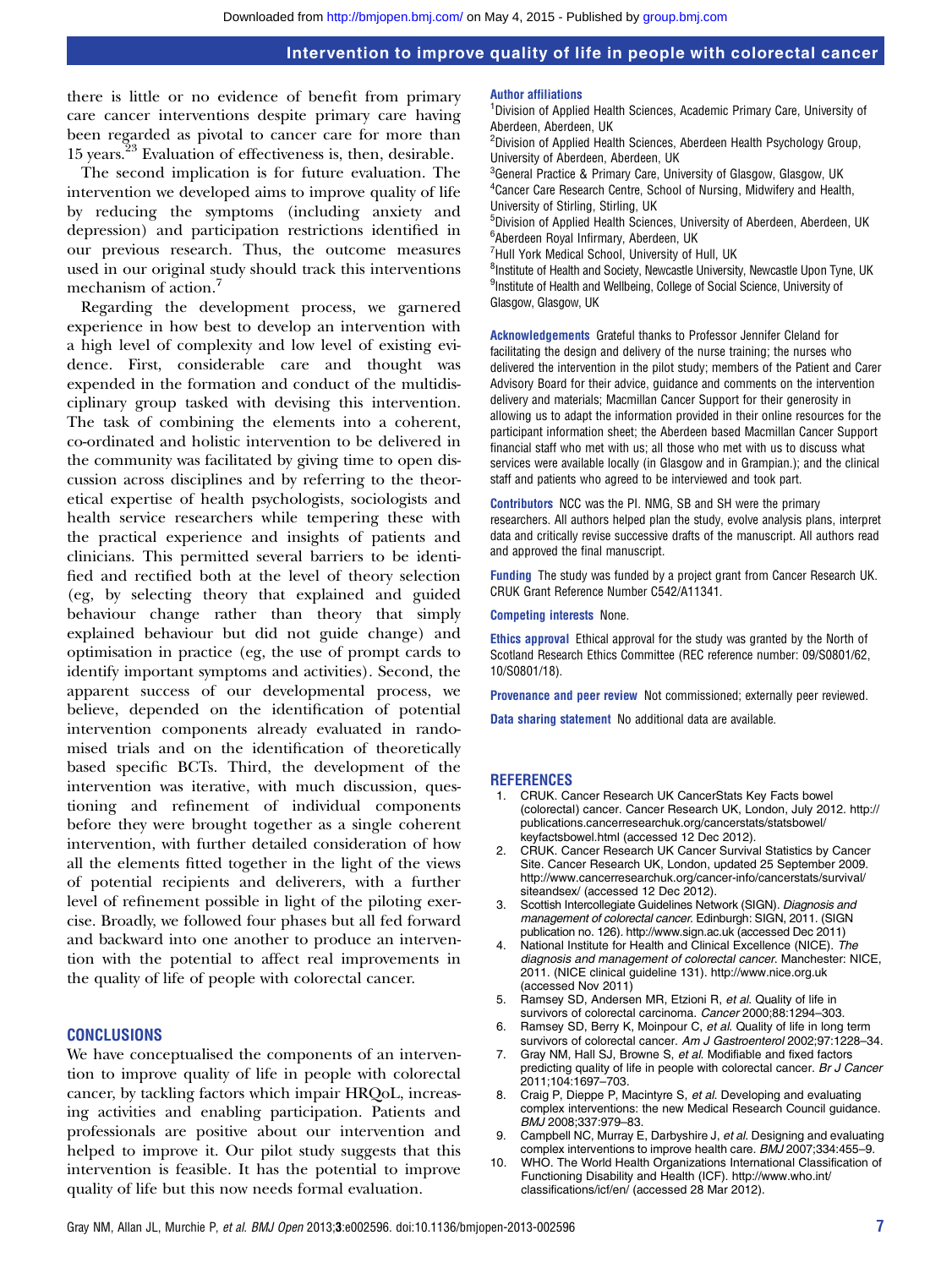- 11. Carver CS, Scheier MF. Attention and self regulation: a control theory approach to human behaviour. New York: Springer, 1981.
- 12. Michie S, Abraham C, Whittington C, et al. Effective techniques in healthy eating and physical activity interventions: a meta-regression. Health Psychol 2009;28:690–701.
- 13. Michie S, Hyder N, Walia A, et al. Development of a taxonomy of behaviour change techniques used in individual behavioural support for smoking cessation. Addict Behav 2011;36:315–19.
- 14. Abraham C, Michie S. A taxonomy of behaviour change techniques used in interventions. Health Psychol 2008;27:379–87.
- 15. Murchie P, Hannaford PC, Wyke S, et al. Designing an integrated follow-up programme for people treated for cutaneous malignant melanoma: a practical application of the MRC framework for the design and evaluation of complex interventions to improve health. Fam Pract 2007;24:283–92.
- 16. Smith S, Murchie P, Devereux G, et al. Developing a complex intervention to reduce time to presentation with symptoms of lung cancer. Brit J Gen Pract 2012;62:468–9.
- 17. Morey MC, Snyder DC, Sloane R, et al. Effects of home-based diet and exercise on functional outcomes among older, overweight

long-term cancer survivors: RENEW: a randomized controlled trial. JAMA 2009;301:1883–91.

- 18. Fong DYT, Ho JWC, Hui BPH, et al. Physical activity for cancer survivors: meta-analysis of randomised controlled trials. BMJ 2012;344:e70–1.
- 19. Strong V, Waters R, Hibberd C, et al. Management of depression for people with cancer (SMaRT oncology 1): a randomised trial. Lancet 2008;372:40–8.
- 20. Jefford M, Lotfi-Jam K, Baravelli C, et al. Development and pilot testing of a nurse-led post-treatment support package for bowel cancer survivors. Cancer Nurs 2011;34:E1–10.
- 21. Senn A, Coussens E, Czernichow P. Joint follow-up of cancer patients: a Franco British clinical trial project. Oncologie 2007;9:870–5.
- 22. Aubin M, Giguère A, Martin M, et al. Interventions to improve continuity of care in the follow-up of patients with cancer. Cochrane Database Syst Rev 2012, (7): CD007672.
- 23. Expert Advisory Group on Cancer. A policy framework for commissioning cancer services: a report by the Expert Advisory Group on cancer to the Chief Medical Officers of England and Wales. London: HM Stationery Office, 1995.